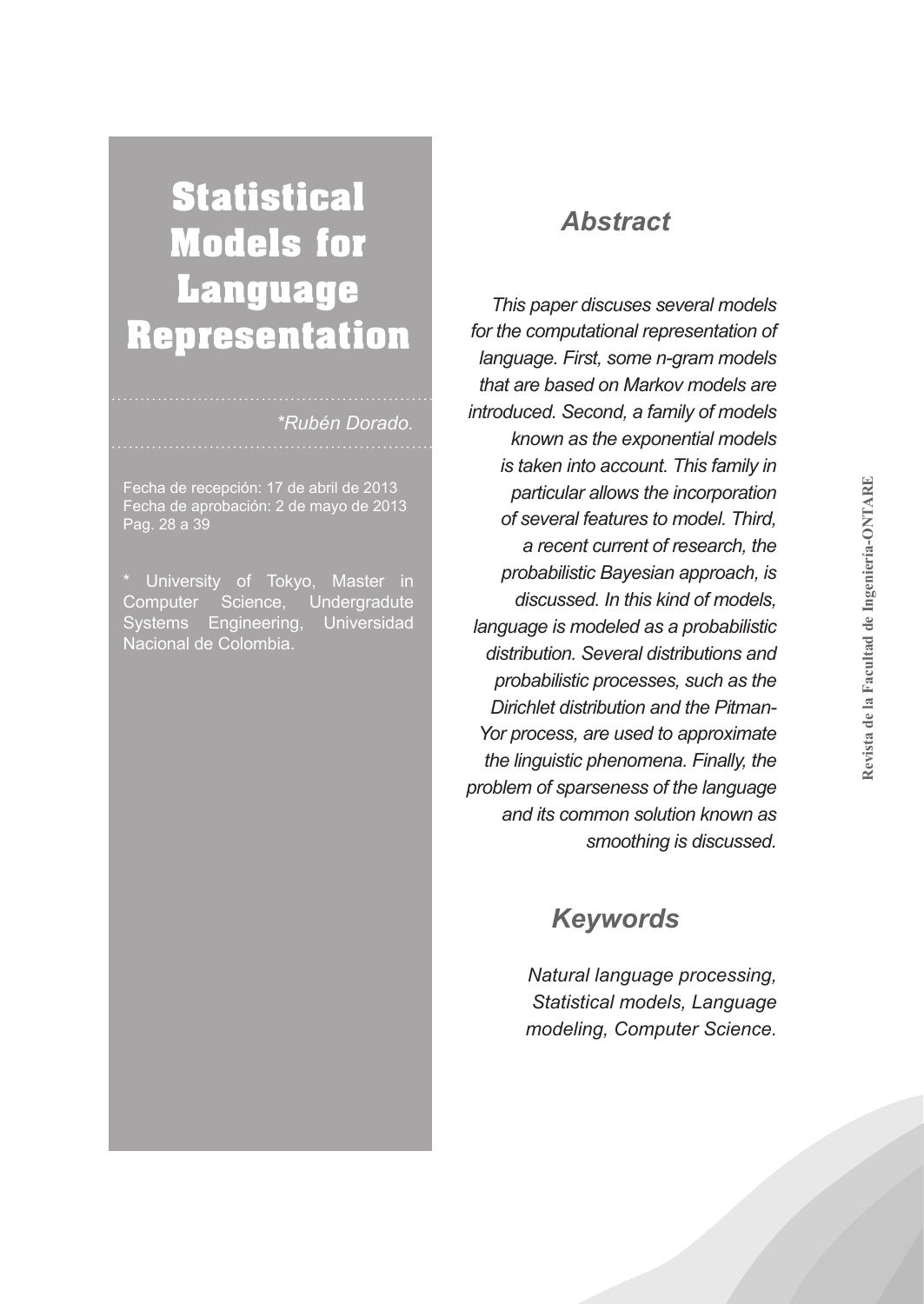#### **Resumen**

Este documento discute varios modelos para la representación computacional del lenguaje. En primer lugar, se introducen los modelos de n-gramas que son basados en los modelos Markov. Luego, se toma en cuenta una familia de modelos conocido como el modelo exponencial. Esta familia en particular permite la incorporación de varias funciones para modelar. Como tercer punto, se discute una corriente reciente de la investigación, el enfoque probabilístico Bayesiano. En este tipo de modelos, el lenguaje es modelado como una distribución probabilística. Se utilizan varias distribuciones y procesos probabilísticos para aproximar los fenómenos lingüísticos, tales como la distribución de Dirichlet y el proceso de Pitman-Yor. Finalmente, se discute el problema de la escasez del lenguaje y su solución más común conocida como smoothing o redistribución..

**Modelos estadísticos para la representación del lenguaje**

### **Palabras clave**

Modelo estadistico Informática Manejo del lenguaje Procesamiento natural del lenguaje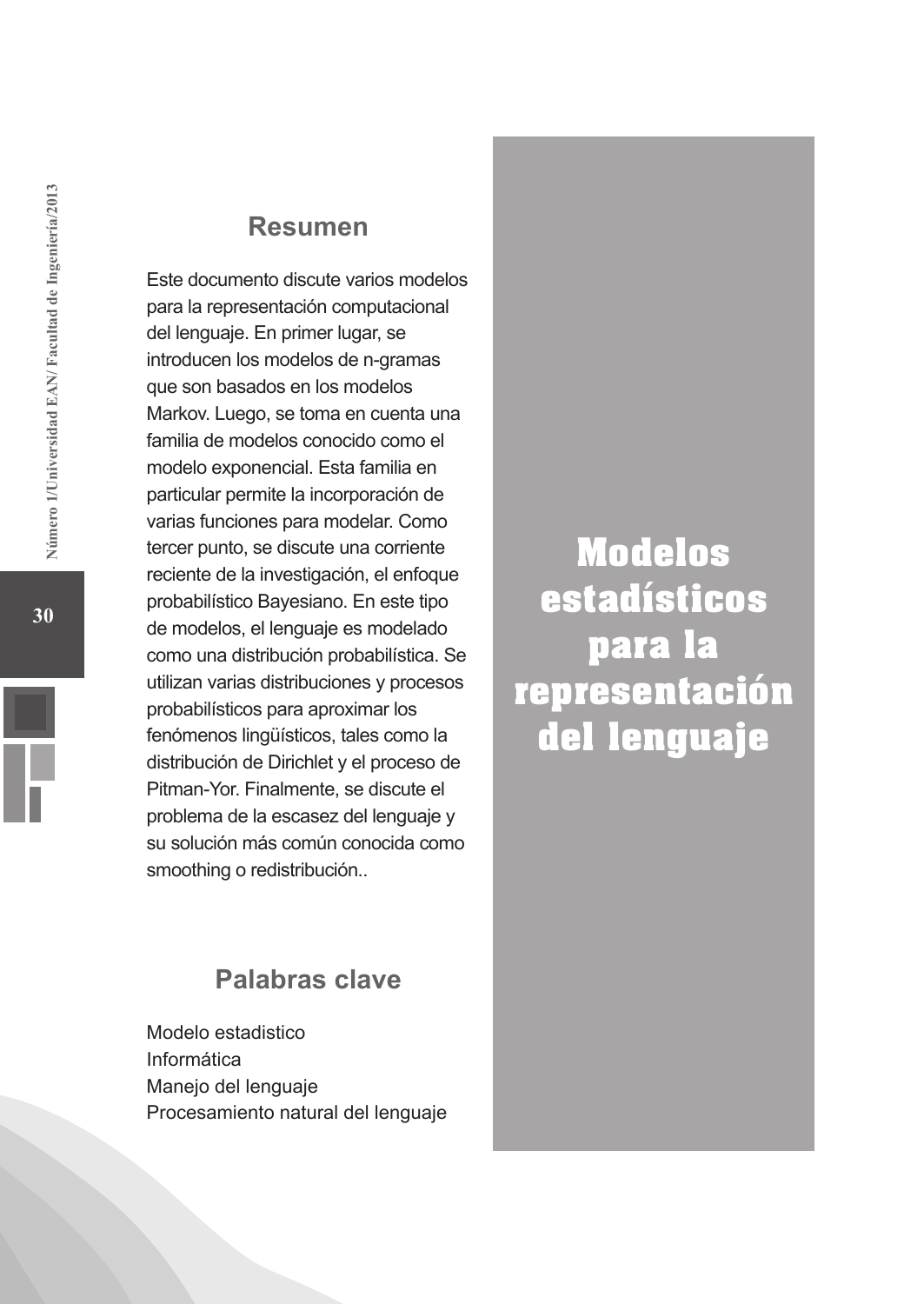## **1. Introduction**

This article presents a review of the most successful statistical models used to represent natural language. The purpose of a statistical language model is to estimate a distribution of different natural language phenomena to be used in language applications and technologies such as translation machines, speech recognition tools, language generation tools, and topic assignment, among many others. The phenomena to be represented can be of different sort of types depending on the nature of the problem. Commonly, the models are used to represent words in sentences or documents that not necessarily are in a sequence.

More formally, given a sequence of *n* words  $s = w_{_I}w_{_2}w_{_3}...w_{_n}$ , a statistical language model estimates a probability distribution *p(s)*. The sequence of words *s* can represent a sentence, a document, spoken utterances or other linguistic phenomena. Linguistic information can be added to the model, in such case we can write  $p(s,\Theta)$ , where  $\Theta$ 

represents a set of features such as linguistic information in the form of part-of-speech, morphology or even structural information like preceding words, following words or syntax.

Estimating the density *p(s,ϴ)* is extremely useful since once a model has been trained or learned, it can give information to determine the probability of previously unseen sentences. For example, given a trained model *M*, it is possible to determine the probability of two different sentences:  $S_i$ <sup>=</sup> {"The", "weather", "is", "rainy"} and  $S_2$ = {"The", "weather", "is", "salty"} to select the more plausible. Some models allow the inclusion of more information; consider for example taking  $\Theta$  as topic information where each sentence can be related to a specific category  $C_{\gamma}$ = "sports" and *C*<sub>2</sub>= "politics", and we want to estimate the probability of the topic and the sentence *p(s,c)* to relate the sentence or article to the most plausible topic.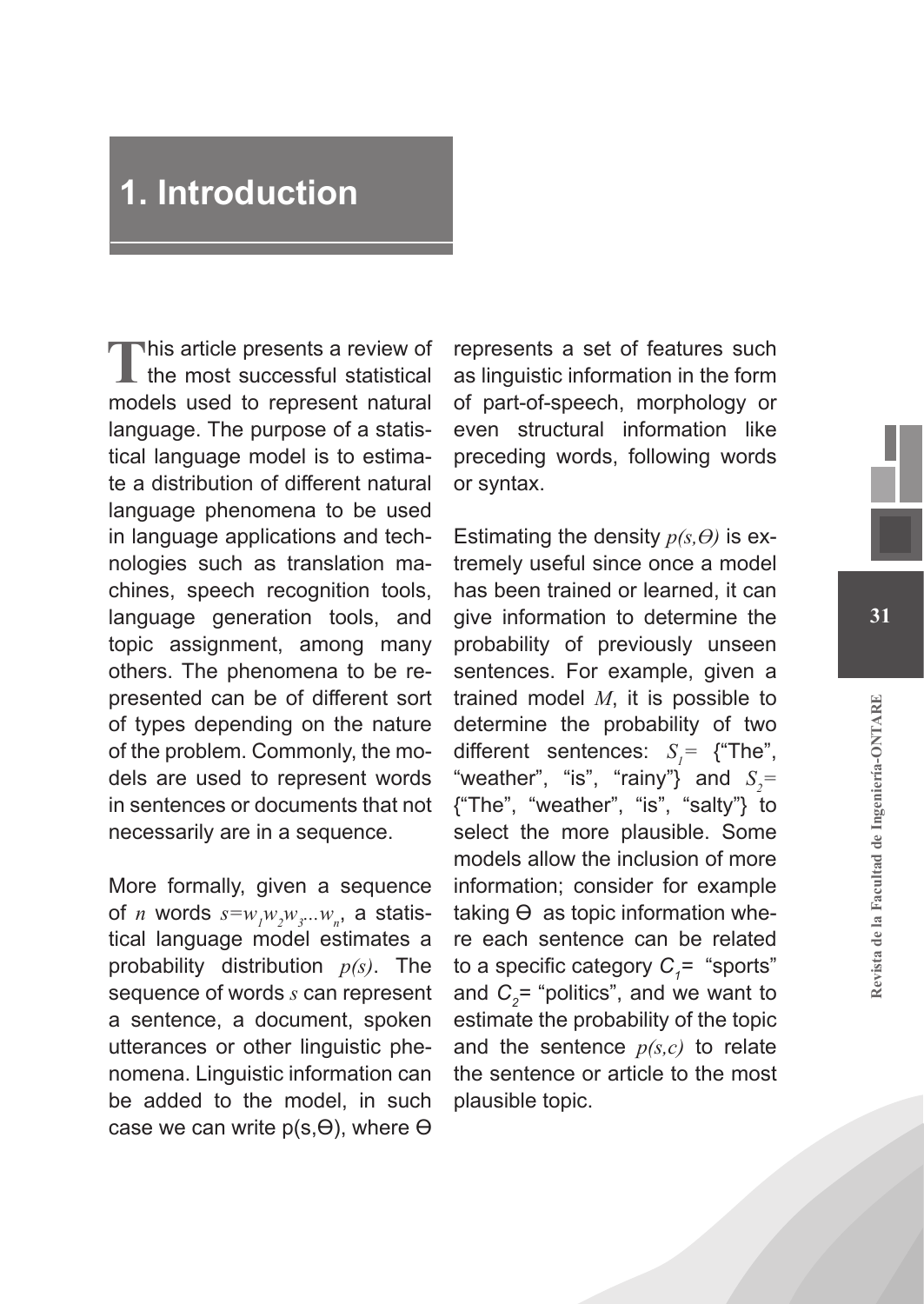The rest of this article is organized as follows. Different language models are introduced in section 2. The main idea of each model is explained along with its principal characteristics such as the methods for acquiring the parameters or training. In this chapter, three of the main families of models are introduced: n-gram models, exponential models and Bayesian models. In section 3, one of the main problems of statistical modeling of language, the great sparseness of language, is taken into account. Finally in chapter 4, the conclusions are presented.

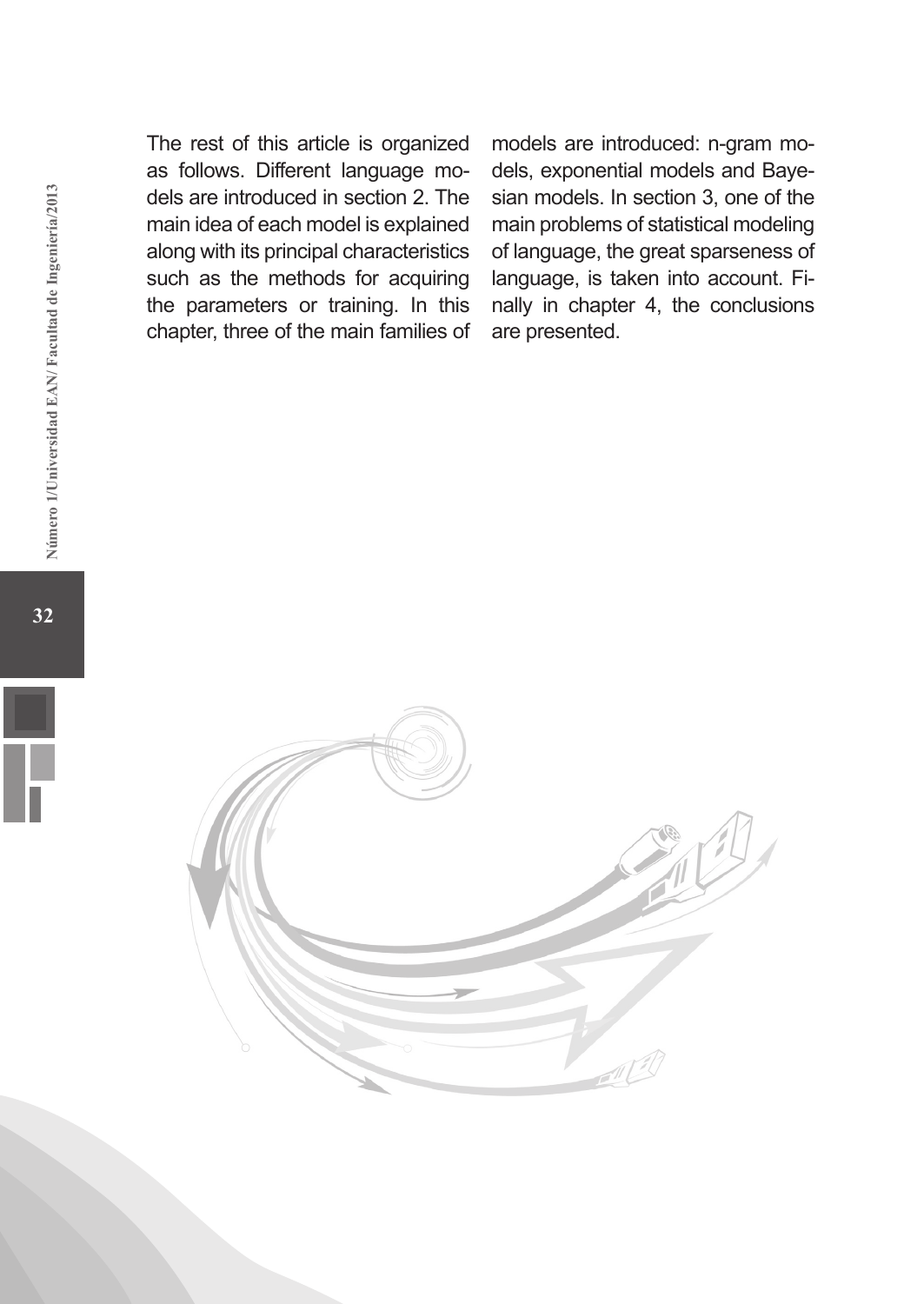## **2. Language models**

Astatistical language model esti-<br>
mates a probability distribution of a set of words over all possible sentences. This set of words does not necessarily have to be in a sequence, it depends on the model and the purpose of its use. Thus, a language model is a probability distribution over sentences  $w_1w_2w_3...$  $W_{n}$ :

 $p(w_1w_2w_3...w_n;\Theta)$  (1)

where ϴ represents additional information given to or required by the model such as part-of-speech, categories, syntax, context, semantic information, distributional parameters or hyper-parameters, etc.

Three different statistical models are stated in the next subsections. First, n-gram models are explained.

### **2.1 N-gram models**

N-gram models are the simplest method to represent language statistically. N-gram models use the *n-1*

preceding words to construct a probabilistic Markov model. This way, equation (1) can be transformed into a more convenient way using the probability theory to represent the joint probability as the combination of the conditional probability of words by making use of Bayes' rule:

 $p(w_1w_2w_3...w_n) = p(w_i)p(w_2|w_i)$  $p(w_3|w_1, w_2) \dots p(w_n|w_n, w_2, ..., w_{n-l})$  (2)

The main problem of this model is that although this representation is extremely simple, the number of conditional probabilities to be calculated is too high. The number of parameters required by the previous model with a corpus that contains a vocabulary of *V=400* words. In order to calculate the probabilities for the bigram model, it is required to store *V2 =16000* counts. It can be clearly seen that this number is exponential and it would be practically impossible to store such number of counts for full sentences.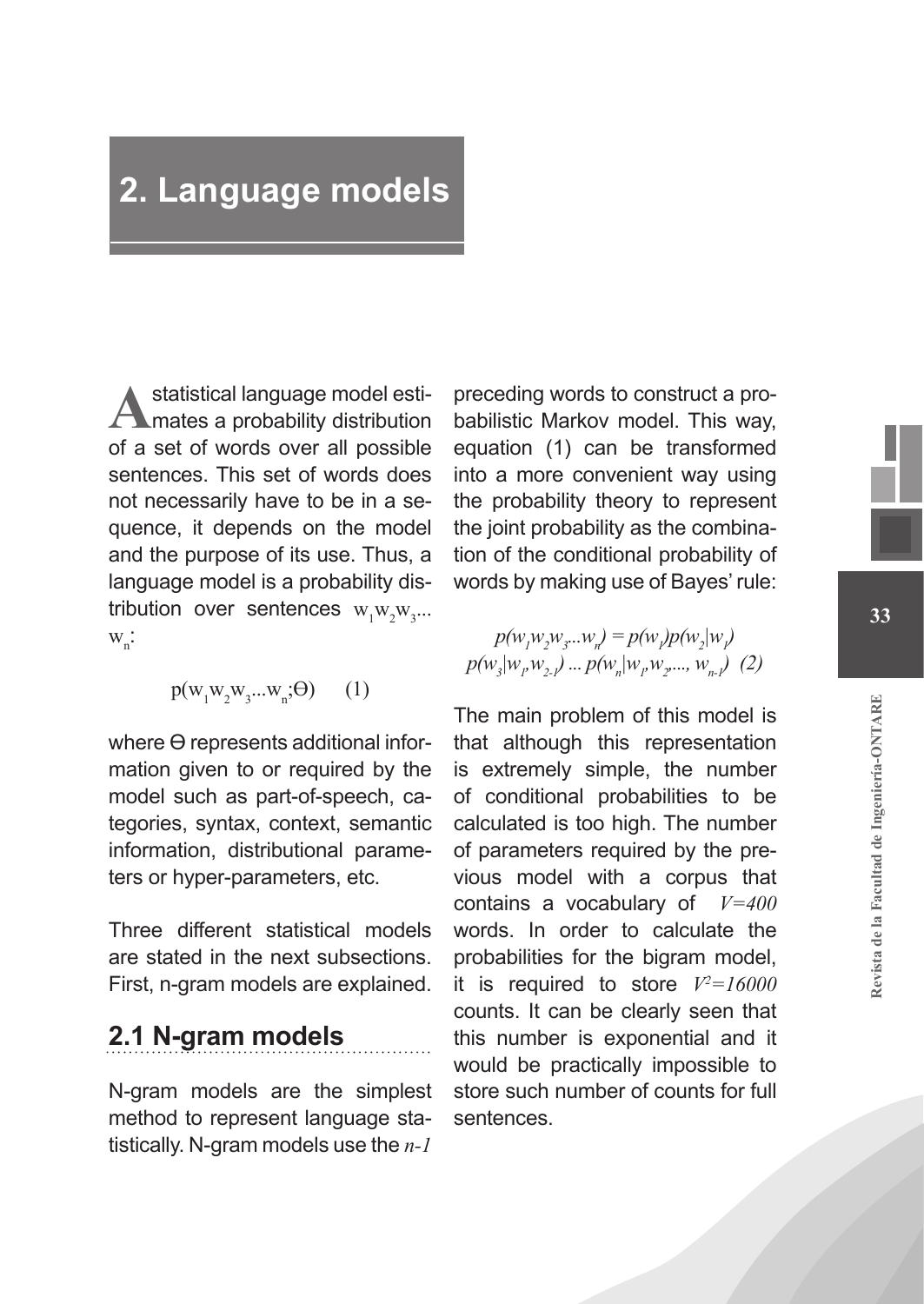The simplest approach to deal with this problem is to simplify this representation using a fixed value for *n*. For example, unigram models use  $n=1$ . This means unigram models do not take into account the history or preceding words. In such case, equation (2) becomes:

$$
p(w_1w_2w_3...w_n) = p(w_1)p(w_2)p(w_3)...p(w_n)
$$

Bigram models use *n=2* and the model turns into:

$$
p(w_1w_2w_3...w_n) = p(w_1)p(w_2|w_1)p(w_3|w_2)...
$$

$$
p(w_n|w_n)
$$

The acquisition of the probabilities for n-gram models is quite straightforward. There is, however, a problem when calculating the probability of a sentence. N-gram models suffer of sparseness of the data. In other words many of the possible n-grams will not appear in the body since the combination of possibilities is too high. This is cumbersome because when calculating the probability of a particular sentence *p(s)*, it is possible that an n-gram does not appear, and in such case, the probability of the n-gram is 0, so it is the probability of the whole sentence.

### **2.2 Exponential models**

Exponential models or Maximum Entropy was first introduced to NLP area in. Exponential models allow including other features into a statistical model such as morphology, preceding words, following words, part-of-speech among other possible options. This is possible by defining functions in the form *f (w;y)* where  $y$  can be any linguistic feature such as a part-of-speech tag, a word or a morpheme. The function *f t (·)* should return to 1 if the pair *w;y* exists, or 0 if it does not.

An exponential model of the following form can be used:

$$
p(w|y) - \frac{1}{Z(h)} * exp\left(\sum_{i} \Theta_{i} f_{i}(w, y)\right)
$$

where  $\theta_{_{t}}$  are the parameters of the model and *Z(h)* is the normalizing term.

There are several options in order to train these models. One of them is to use a maximum likelihood approach. Another option related to ML is to use a maximum entropy setting.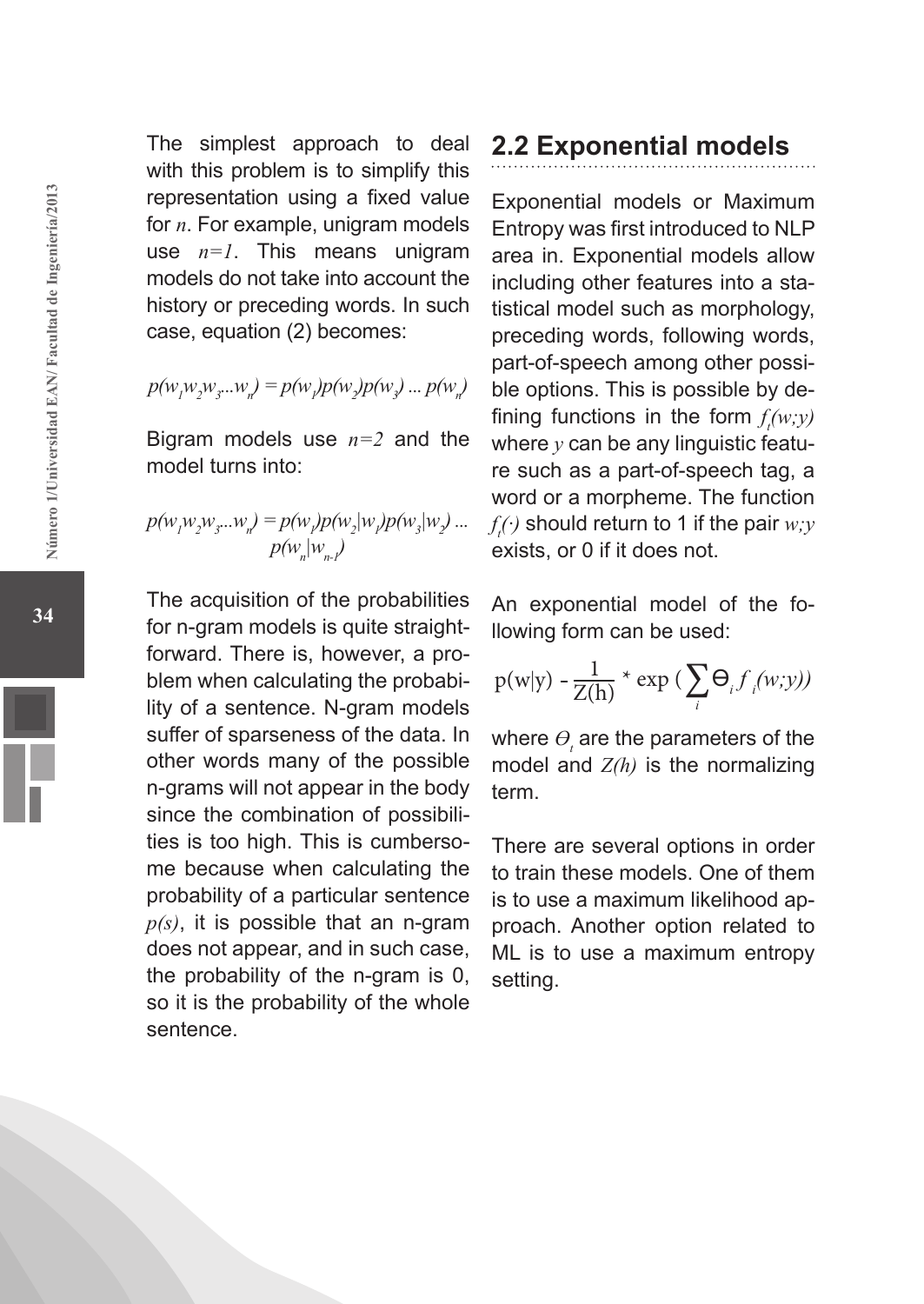### **2.3 Bayesian models**

A great amount of current research in statistical modeling of language has been done in this area. Most of the models use informative or noninformative priors and hyper-priors to represent language complexity. In the field of topic acquisition, one of the most successful works is the LDA. Other studies are focused on the Pitman-Yor process, both explained as follows.

#### **2.3.1 Latent Dirichlet Allocation**

The motivation of the LDA model is to represent a set of topics that are related to the words that appear in the content of a specific document. According to the model, each word has a probability to appear in the document and is related to a topic. In other words, the probability of a word changes according to the topic. In the LDA model, each document is considered as the result of a generative process that consists of the following steps:

1. Choose  $N \sim Poisson(x)$ , where *N* is the number of words in the document. 2. Choose *ϴ~Dir(∞)*, where *∞* is a hyperparameter for the Dirichlet distribution and *ϴ* is a k-multidimentional variable that determines the proportion of the *k* topics in the document.

3. For each of the  $N$  words  $w_{n}$ :

a. Choose a topic  $Z_n \sim Mult(\Theta)$ , where the topic  $Z_{n}$  is selected from the multinomial distribution with parameter *ϴ*.

b. Choose a word  $W_n$  from *p(wn |zn,β)*, a multinomial probability conditioned on the topic Zn and a hyperparameter *β*.

The LDA model is related to the mixture of unigrams in two different ways. First, it extends the topic distribution over the document allowing it to have multiple topics per document through a k-mixture of topics *Z* that have an associated probability distribution *ϴ*. Second, there are assumed Dirichlet priors for the mixture of topics controlled by parameter /alpha and for the per-topic word distribution mixture with a parameter *β*.

The joint distribution of a topic mixture *ϴ*, a set of topics *z* , and a set of words *w* given the parameters *∞* and *β* is represented by:

$$
p(\theta, z, w | \infty, \beta) = p(\theta | \infty) \prod_{n=1}^{N} p(\theta | \theta)
$$

*p(wn|zn,β*

This distribution can be marginalized over *w* to obtain the probability of a specific document by integrating over the mixture of topics and summing over *z*: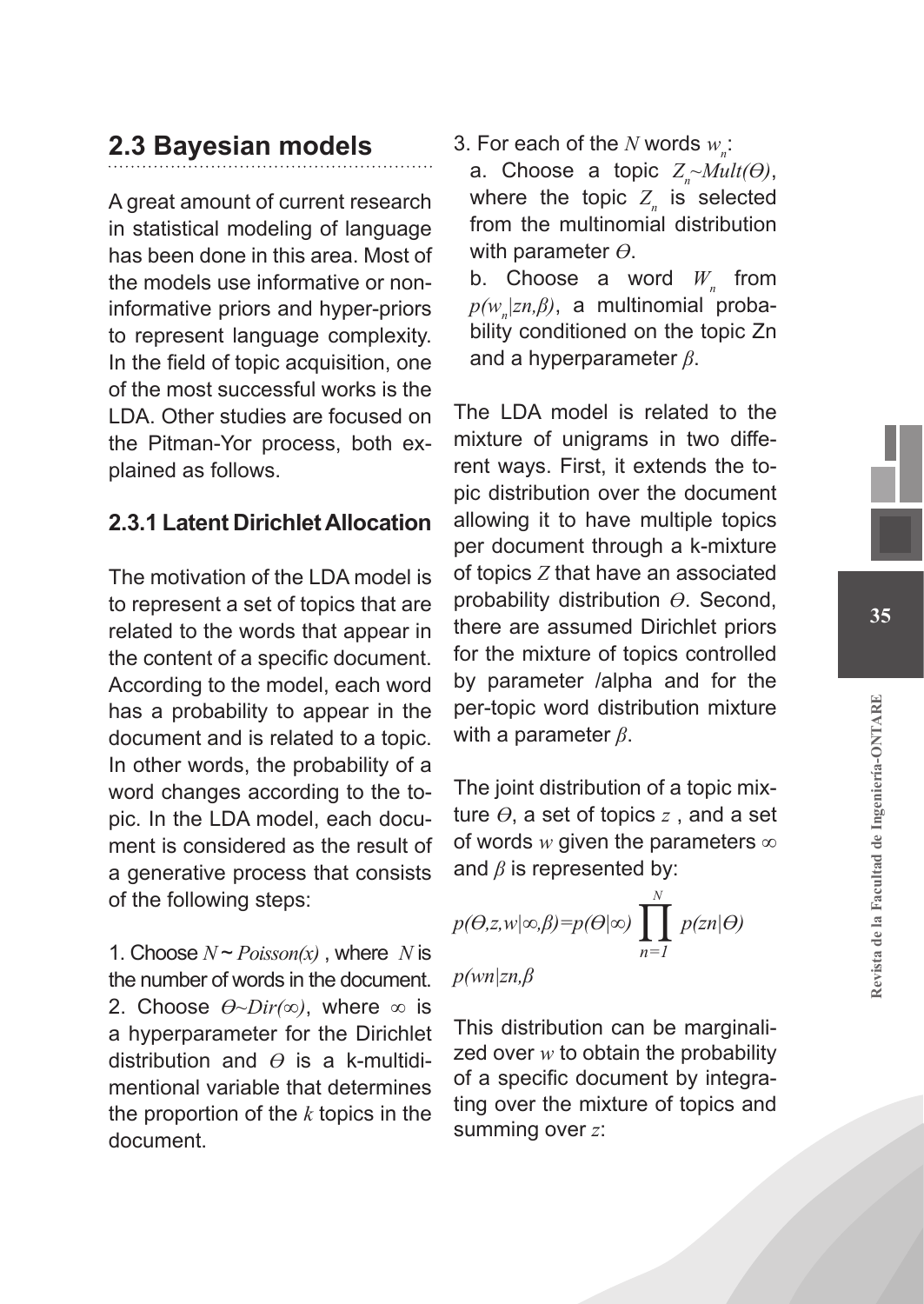$$
p(w|\infty,\beta) = [p(\Theta|\infty)(\prod_{n=1}^{N} \sum_{z_n} p(z_n|\Theta)p(w_n|z_n,\beta))d\Theta
$$

The first use of this model is the automatic acquisition of a set of words that are topic related. Although this is the main purpose, it can be easily extended in several ways. For example, it can be extended to try to model relation between topics and the words that compose them.

#### **2.3.2 Pitman-Yor Processes**

Other Bayesian model that has been strongly studied in recent years is the Hierarchical Pitman-Yor Process Language Model (HPYLM). Is a Bayesian language model based on the Pitman-Yor Process, a stochastic process which sample path is a probability distribution.

This process is more suitable than any other prior distribution for language modeling because of its ability to generate power-law distributions. Power law distribution is appropriate for modeling words since the probability distribution of words resembles it. Few words occur with a high probability while

most of the words have a very low probability to be selected.

The Pitman-Yor process, noted by *PY(d,ϴ,Gb)*, is a distribution over distributions, where *d* is a discount parameter, *ϴ* a strength parameter, and *Gb* a base distribution that can be understood as a mean of draws from *PY(d,ϴ,Gb)*.

The generative process to obtain a particular *G ~ PY(d,ϴ,Gb)* is usually compared to the Chinese restaurant metaphor. This consists of imagining a Chinese restaurant with an infinite number of tables, each with an infinite number of seats. Clients start to enter and sit where they want according to the number of clients on the other tables, but the more people the better. Specifically, each client sits at an occupied table with probability proportional to  $c_{_{k}}$  -  $d$ , or at an unoccupied table with probability proportional to  $\theta$  - dt, where  $c_k$  is the number of clients at table  $k$  and  $t$  is the current number of used tables.

In the context of language modeling, it can be considered a vocabulary *V* with *|V|* word types. Let *G0(w)* be the unigram probability of a particular word *w*, and  $G_{\theta} = [G_{\theta}(w)]_{w \in \mathbb{W}}$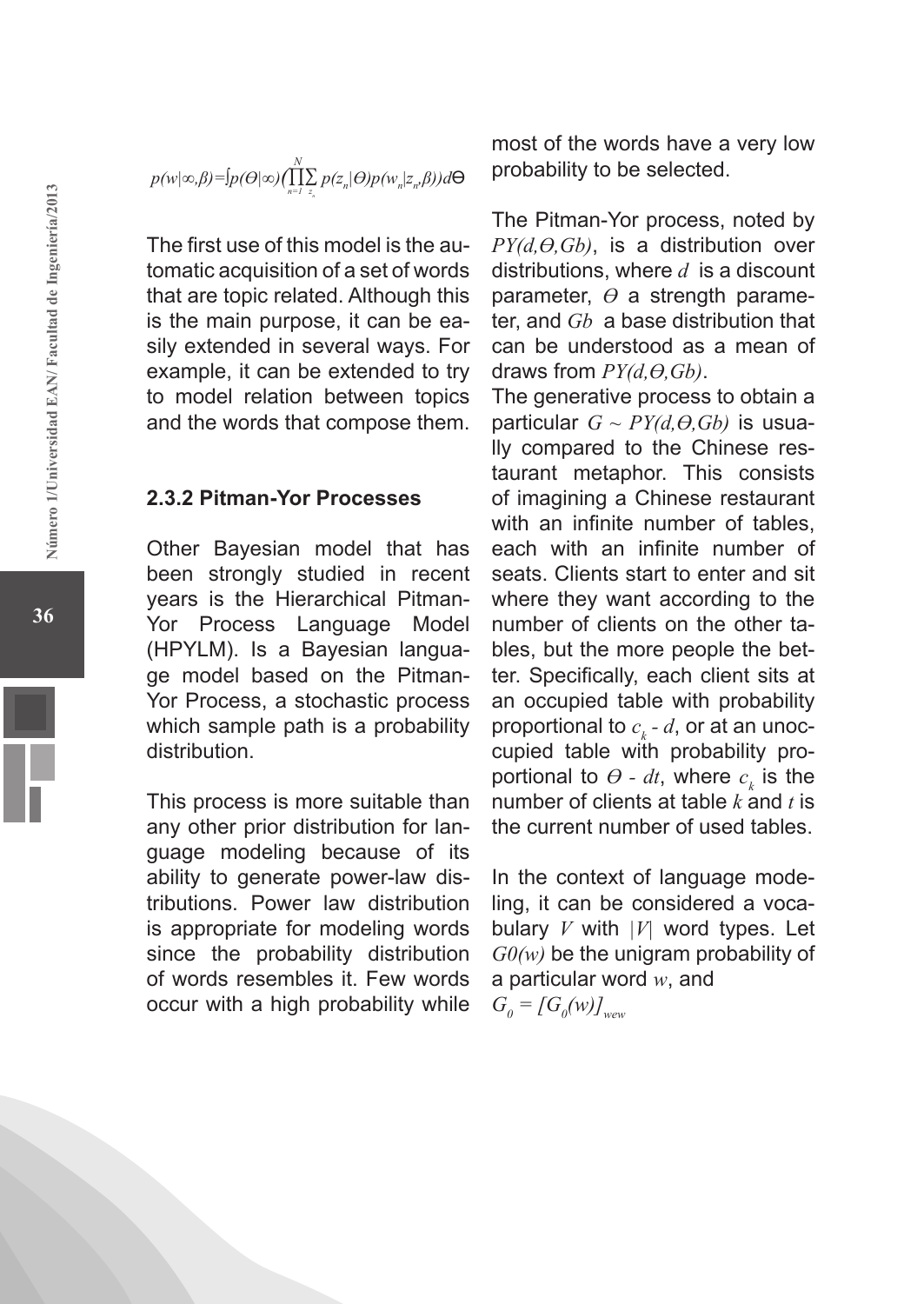## **3. Smoothing**

**O**ne common problem when modeling language is the large sparseness of the data. Even though a large train set is used, some words occur few times and the model cannot learn enough parameters. In the case of a bi-gram model, suppose a word  $w_t$  only appears one time. This means the model only can learn one bigram related to  $w_{i}$ . Any other combination would result in a zero probability for other possible combinations. The second problem is called OOV words or out of vocabulary words. There are utterances that do not appear in the training data and therefore they are not going to be included in the vocabulary. When a new word appears, then the model calculates a zero probability.

Smoothing methods deals with these two problems by trying to assign a non-zero probability to both events. A large number of smoothing methods have been proposed. One of the simplest methods is to use Laplace smoothing, also known as additive smoothing. In the case of a bigram model we can calculate  $p(w_{_{t}}|w_{_{t\text{-}I}})$  with Laplace smoothing as:

$$
p(w_i|w_{i-1}) = \frac{1 + c(w_i|w_{i-1})}{\sum_{w_i} [1 + c(w_i|w_{i-1})]}
$$

It can be seen that one for each word is added in the vocabulary, avoiding a zero probability for zero count of bigrams. Other method of smoothing includes Good-Turing [3], Backoff and Interpolation.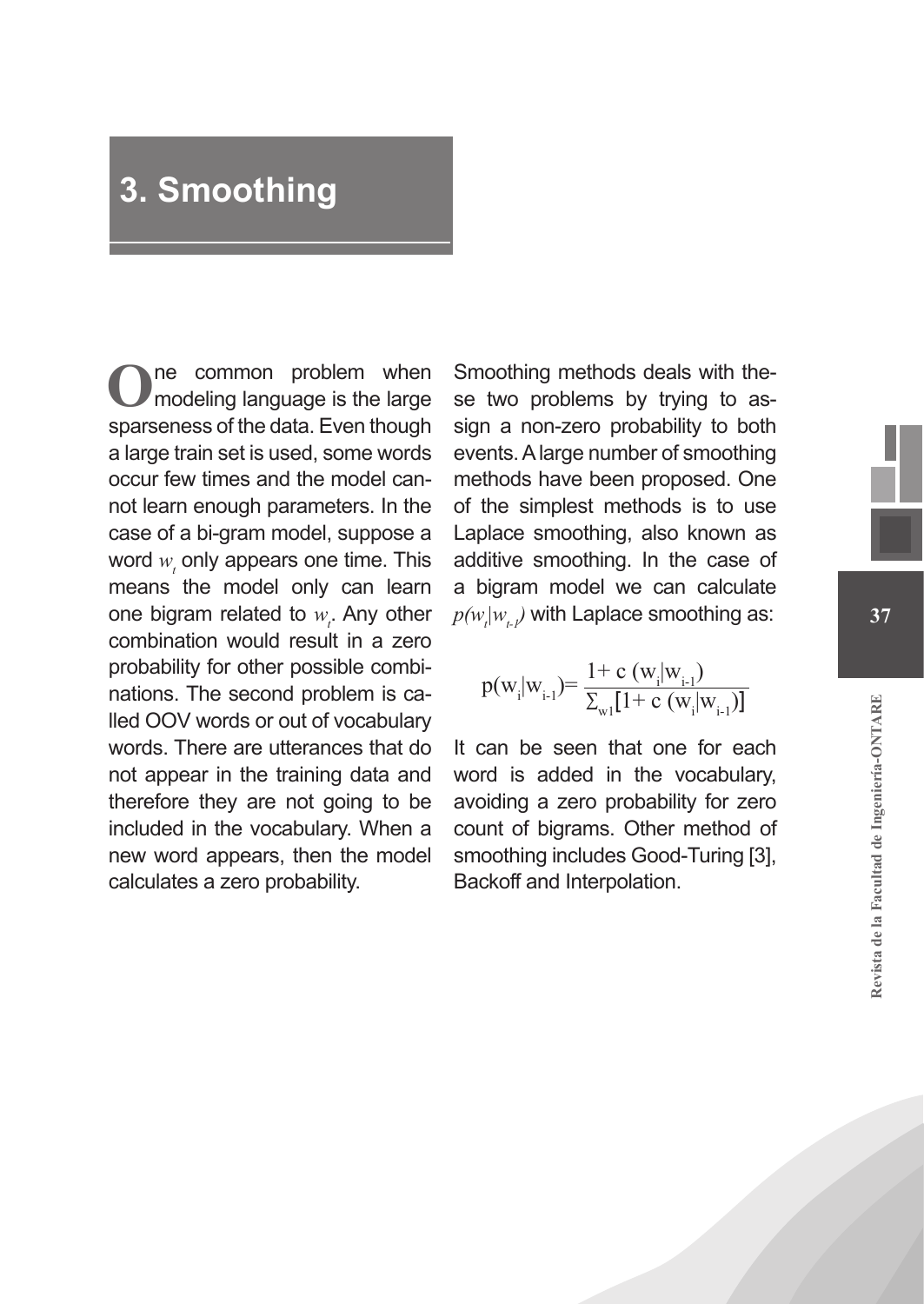## **4. Conclusions**

In this paper, several statistical<br>
models to represent language n this paper, several statistical are presented. The model to choose should depend on its propose. If a simple representation of the structure is wanted, the most suitable model is the n-gram model. Exponential models are the best choice when adding other kind of features such as part-of-speech or morphology. In the case that a more powerful model is required, Bayesian models should

work fine. However, since some of them are currently under research, it is kind of difficult to find developed tools or the implemented models.

Some models such as the Pitman-Yor based models, avoid the sparseness. However, other models cannot deal with it and require some method to avoid zero probabilities such as smoothing.